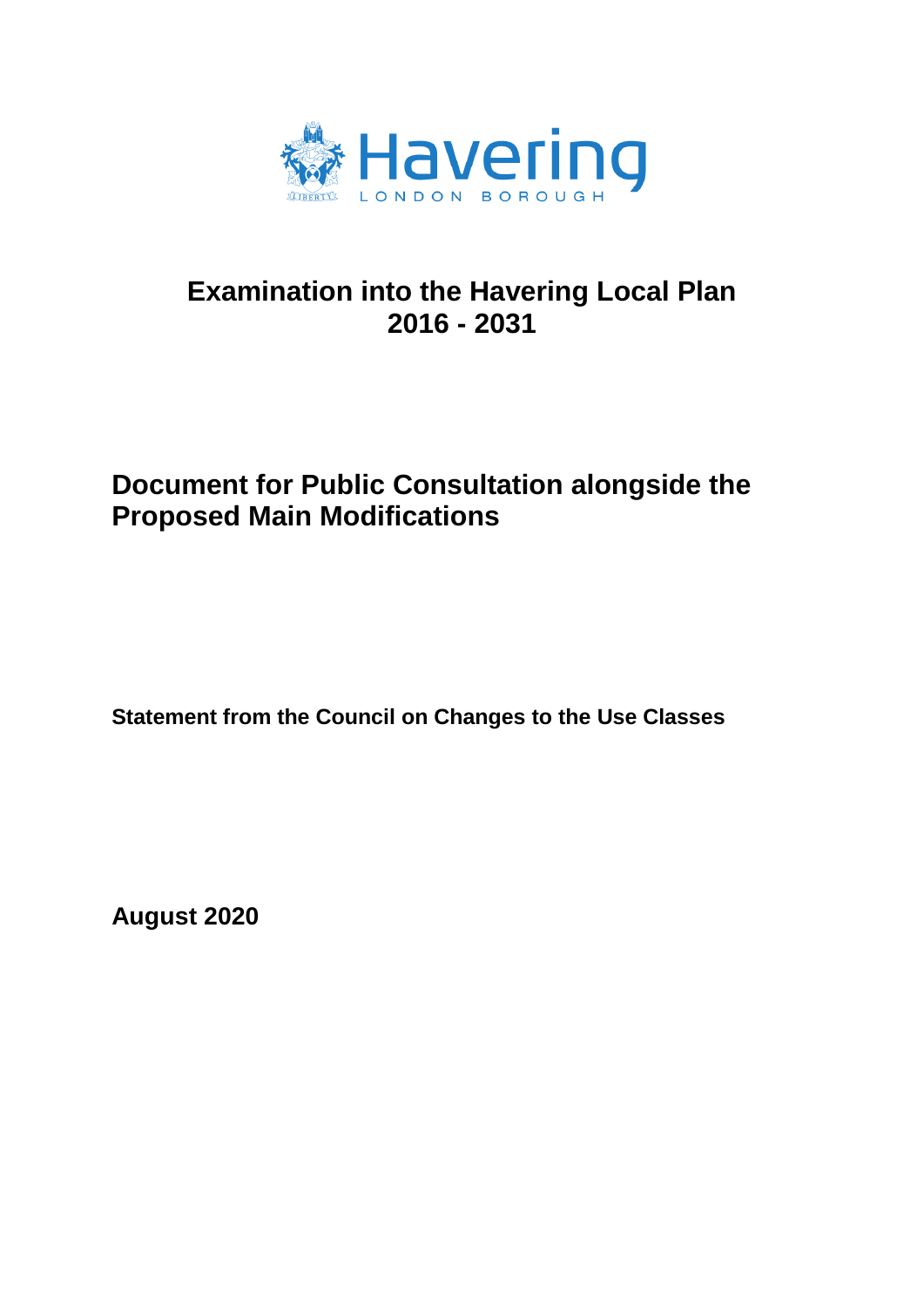## **Statement from the Council on changes to the Use Classes**

### **August 2020**

On 21 July, the Government published The Town and Country Planning (Use Classes) (Amendment) (England) Regulations 2020. These come into force on 1 September 2020.

On the 27th July 2020 the Council received the following request from the Planning Inspector:

Can the Council please consider the implications of these changes for policies in the Local Plan and whether any further modifications would be required to address any potential soundness issues. If so, please consider whether it would be appropriate to include these in the forthcoming MMs consultation.

### The Council's response is set out below:

*Thank you for the information you have provided regarding the amendments to the Use Classes which come into effect in September 2020.*

*You will be aware that we are committed to commencing consultation on the main modifications on the 17th August, subject to Cabinet approval on Wednesday 5th August. The Cabinet report seeks approval to consult on the proposed main modifications and evidence base updates as agreed with you previously.*

*Whilst we understand the need to consider legislative changes that come into effect, we are extremely concerned that the inclusion of any further main modifications at this late stage in the Examination process would delay the approval process and subsequently the consultation and adoption of the Local Plan.*

*Should a further main modification be proposed, the Council may also need to make associated updates to supporting documentation such as the Sustainability Appraisal and Health Impact Assessment.*

*In light of the above the Council consider that this would best be dealt with as part of the immediate update of the Local Plan which we are committed to undertake on adoption of the Plan. The commitment to an immediate update is already included as a proposed main modification.*

*Our initial review of the amendments to the Use Classes suggests that some parts of the following policies can no longer be implemented and would need to be reconsidered as part of an immediate update:*

- *Policy 13 Town centre development*
- *Policy 14 Eating and drinking*
- *Policy 17 Education*
- *Policy 19 Business growth*

*These policies (and associated monitoring indicators) are affected by the changes as they seek to manage particular uses such as A1, A2, A3, D1, B1 all of which are now*